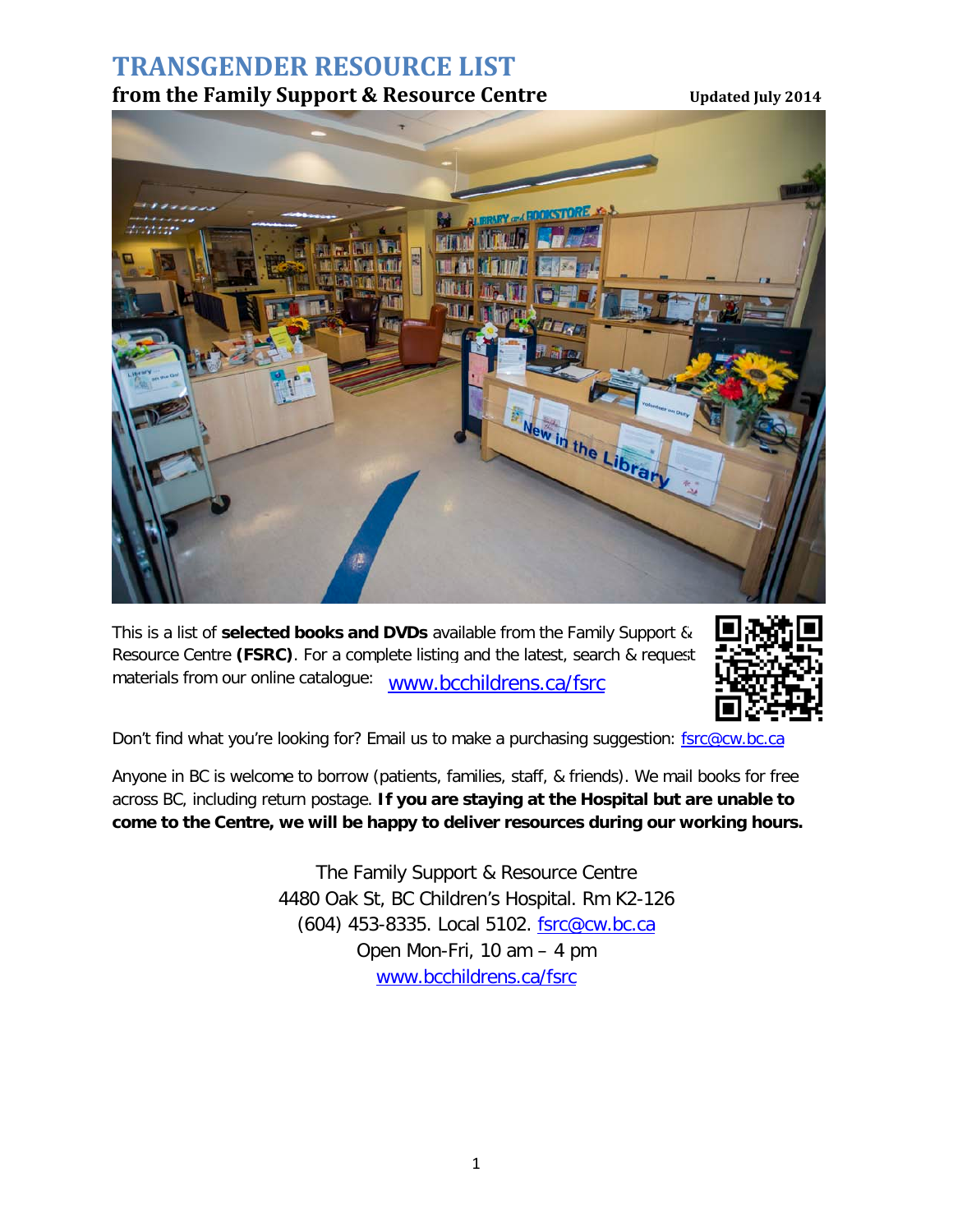#### **Contents**

## **BOOKS FOR PARENTS**

**[Raising my rainbow](http://library.cw.bc.ca/catalogue/12862/default.aspx)** / Duron, Lori; Harris, Neil Patrick (foreword); Burtka, David (foreword) -- New York, NY: Broadway Books, 2013. (Book) - GA 600 DUR 2013

Raising My Rainbow is Lori Duron's frank, heartfelt, and brutally funny account of her and her family's adventures of distress and happiness raising a gender-creative son. Whereas her older son, Chase, is a Lego-loving, sports-playing boy's boy, her younger son, C.J., would much rather twirl around in a pink sparkly tutu, with a Disney Princess in each hand while singing Lady Gaga's "Paparazzi." C.J. is gender variant or gender nonconforming, whichever you prefer. Whatever the term, Lori has a boy who likes girl stuff—really likes girl stuff. He floats on the gender-variation spectrum from super-macho-masculine on the left all the way to super-girly-feminine on the right. He's not all pink and not all blue. He's

a muddled mess or a rainbow creation. Lori and her family choose to see the rainbow. Written in Lori's uniquely witty and warm voice and launched by her incredibly popular blog of the same name, Raising My Rainbow is the unforgettable story of her wonderful family as they navigate the often challenging but never dull privilege of raising a slightly effeminate, possibly gay, totally fabulous son.

**[Wandering son: Volume one](http://library.cw.bc.ca/catalogue/12867/default.aspx)** / Takako, Shimura – Canada: Fantagraphics Book, 2012. (Book) - GA 600 TAK 2012

The fifth grade. The threshold to puberty, and the beginning of the end of childhood innocence. Shuichi Nitori and his new friend Yoshino Takatsuki have happy homes, loving families, and are well-liked by their classmates. But they share a secret that further complicates a time of life that is awkward for anyone: Shuichi is a boy who wants to be a girl, and Yoshino is a girl who wants to be a boy. Written and drawn by one of today's most critically acclaimed creators of manga, Shimura portrays Shuishi and Yoshino's very private journey with affection, sensitivity, gentle humor, and unmistakable flair and grace. Volume one introduces our two protagonists and the friends and family whose lives intersect with their own. Yoshino is rudely reminded of

her sex by immature boys whose budding interest in girls takes clumsily cruel forms. Shuichi's secret is discovered by Saori, a perceptive and eccentric classmate. And it is Saori who suggests that the fifth graders put on a production of The Rose of Versailles for the farewell ceremony for the sixth graders with boys playing the roles of women, and girls playing the roles of men.

**[Gender born, gender made: Raising healthy gender-nonconforming children](http://library.cw.bc.ca/catalogue/11940/default.aspx)** / Ehrensaft, Diane -- New York, NY: The Experiment, LLC, 2011. (Book) - GA 600 EHR 2011

A guide for parents, clinicians, and educators on both the philosophical dilemmas and the practical, daily concerns of working with children who do not fit a "typical" gender mold.



gender born, gender made

Diane Ehrensaft, Ph



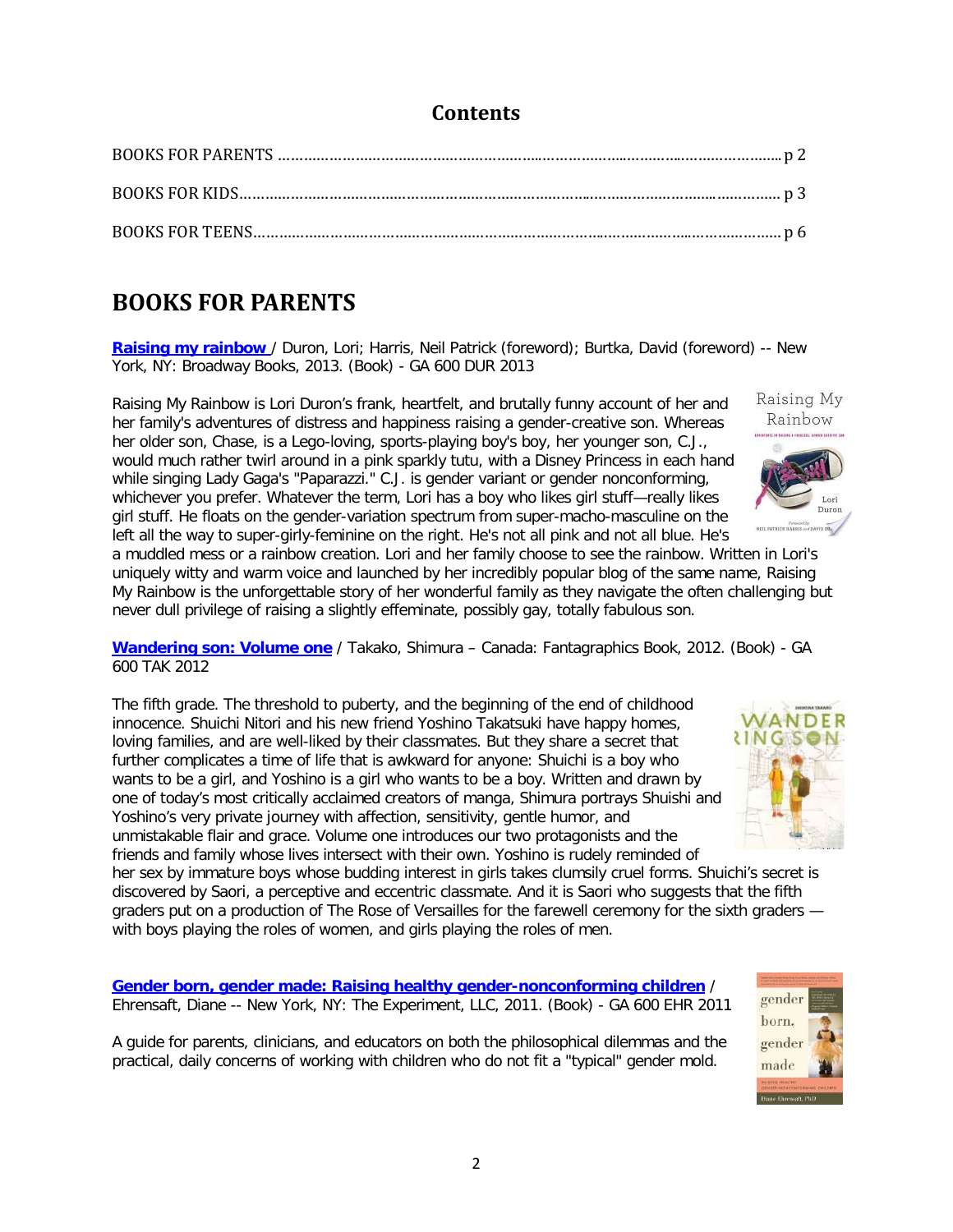**[Transgender child: A handbook for families and professionals](http://library.cw.bc.ca/catalogue/11325/default.aspx)** / Brill, Stephanie; Pepper, Rachel. -- San Francisco, CA: Cleis Press Inc. 2008. (Book) - GA 600 BRI 2008

A comprehensive guidebook exploring the unique challenges faced by families raising gender variant and transgender children. This informative guide covers gender variance from birth through college, addressing parenting practices, developmental stages, disclosure to others, working with your school, legal and medical issues, and much more.

**[Why gender matters: What parents and teachers need to know about the emerging science](http://library.cw.bc.ca/catalogue/9374/default.aspx)  [of sex differences](http://library.cw.bc.ca/catalogue/9374/default.aspx)** / Sax, Leonard. -- New York, NY: Doubleday, 2005. (Book) - GK 300 SAX 2005

This book explores the controversial question of biologically based gender differences, arguing that these variations are a biological reality and that they play a key role in the development of personality traits and intellectual and social skills.

#### **[Questions & answers = Questions & reponses](http://library.cw.bc.ca/catalogue/11983/default.aspx) : [Gender identity in schools = L'identite](http://library.cw.bc.ca/dbtw-wpd/exec/dbtwpub.dll?AC=GET_RECORD&XC=/dbtw-wpd/exec/dbtwpub.dll&BU=http%3A%2F%2Flibrary.cw.bc.ca%2Fcw%2Fpublic%2Fcatalogue%2Fsearch.htm&TN=Catalog&SN=AUTO12530&SE=516&RN=7&MR=20&TR=0&TX=1000&ES=0&CS=1&XP=&RF=WebBriefPublic&EF=&DF=WebFullPublic&RL=0&EL=0&DL=0&NP=1&ID=&MF=&MQ=&TI=0&DT=&ST=0&IR=6168&NR=0&NB=0&SV=0&SS=1&BG=&FG=&QS=&OEX=ISO-8859-1&OEH=ISO-8859-1)  [sexuelle a l'ecole](http://library.cw.bc.ca/dbtw-wpd/exec/dbtwpub.dll?AC=GET_RECORD&XC=/dbtw-wpd/exec/dbtwpub.dll&BU=http%3A%2F%2Flibrary.cw.bc.ca%2Fcw%2Fpublic%2Fcatalogue%2Fsearch.htm&TN=Catalog&SN=AUTO12530&SE=516&RN=7&MR=20&TR=0&TX=1000&ES=0&CS=1&XP=&RF=WebBriefPublic&EF=&DF=WebFullPublic&RL=0&EL=0&DL=0&NP=1&ID=&MF=&MQ=&TI=0&DT=&ST=0&IR=6168&NR=0&NB=0&SV=0&SS=1&BG=&FG=&QS=&OEX=ISO-8859-1&OEH=ISO-8859-1)** -- Ottawa, ON: Minister of Health, 2011. (Book) - GA 600 PUB 2011

In English and French. This government resource discusses gender identity and is designed to support the implementation of the Canadian Guidelines for Sexual Health Education (Guidelines). The Guidelines are premised on the belief that comprehensive sexual health education should reflect the diverse needs and realities of all people. This resource is targeted at helping educators and program planners, school administrators, policy-makers and health professionals implement the Guidelines.

**[Questions & answers = Questions & reponses](http://library.cw.bc.ca/catalogue/12595/default.aspx) : [Sexual orientation in schools = L'orientation](http://library.cw.bc.ca/dbtw-wpd/exec/dbtwpub.dll?AC=GET_RECORD&XC=/dbtw-wpd/exec/dbtwpub.dll&BU=http%3A%2F%2Flibrary.cw.bc.ca%2Fcw%2Fpublic%2Fcatalogue%2Fsearch.htm&TN=Catalog&SN=AUTO12530&SE=516&RN=8&MR=20&TR=0&TX=1000&ES=0&CS=1&XP=&RF=WebBriefPublic&EF=&DF=WebFullPublic&RL=0&EL=0&DL=0&NP=1&ID=&MF=&MQ=&TI=0&DT=&ST=0&IR=6780&NR=0&NB=0&SV=0&SS=1&BG=&FG=&QS=&OEX=ISO-8859-1&OEH=ISO-8859-1)  [sexuelle a l'ecole](http://library.cw.bc.ca/dbtw-wpd/exec/dbtwpub.dll?AC=GET_RECORD&XC=/dbtw-wpd/exec/dbtwpub.dll&BU=http%3A%2F%2Flibrary.cw.bc.ca%2Fcw%2Fpublic%2Fcatalogue%2Fsearch.htm&TN=Catalog&SN=AUTO12530&SE=516&RN=8&MR=20&TR=0&TX=1000&ES=0&CS=1&XP=&RF=WebBriefPublic&EF=&DF=WebFullPublic&RL=0&EL=0&DL=0&NP=1&ID=&MF=&MQ=&TI=0&DT=&ST=0&IR=6780&NR=0&NB=0&SV=0&SS=1&BG=&FG=&QS=&OEX=ISO-8859-1&OEH=ISO-8859-1)** -- Ottawa, ON: Minister of Health, 2011. (Book) - GA 600 PUB 2013

In English and French. This document is intended to address the most commonly asked questions regarding the sexual orientation of youth in school settings. The goal of this resource is to assist educators, curriculum and program planners, school administrators, policy-makers and health professionals in the creation of supportive and healthy school environments for youth struggling with issues of sexual orientation.

# **BOOKS FOR KIDS**

**[The adventures of tulip: Birthday wish fairy](http://library.cw.bc.ca/catalogue/12923/default.aspx) / Bergman, S. Bear, Malik, Suzy (ill.) -**- Toronto, ON: Flamingo Rampant, 2012. (Book) - JUNIOR GA 600 BER 2012

Have you ever wondered what happens to your birthday wishes? Funny or serious, sad or wonderful, every wish gets read by a birthday wish fairy. This year, David wished for something that his wish fairy had never read before: to turn into a girl

**[Gender now activity book](http://library.cw.bc.ca/catalogue/12925/default.aspx) : [I am free to be me](http://library.cw.bc.ca/dbtw-wpd/exec/dbtwpub.dll?AC=GET_RECORD&XC=/dbtw-wpd/exec/dbtwpub.dll&BU=http%3A%2F%2Flibrary.cw.bc.ca%2Fcw%2Fpublic%2Fcatalogue%2Fsearch.htm&TN=Catalog&SN=AUTO12530&SE=516&RN=6&MR=20&TR=0&TX=1000&ES=0&CS=1&XP=&RF=WebBriefPublic&EF=&DF=WebFullPublic&RL=0&EL=0&DL=0&NP=1&ID=&MF=&MQ=&TI=0&DT=&ST=0&IR=7110&NR=0&NB=0&SV=0&SS=1&BG=&FG=&QS=&OEX=ISO-8859-1&OEH=ISO-8859-1)** / Gonzalez, Maya Christina. -- San Francisco, CA: Reflection Press, 2011. (Book) - JUNIOR GA 600 GON 2011

In this activity book, there are stories, pictures, games and more to encourage and remind you that you are free to be! Learn that there are many ways to feel on the inside no matter what body you have on the outside through stories from nature, history, and different cultures.











Why Gender Matters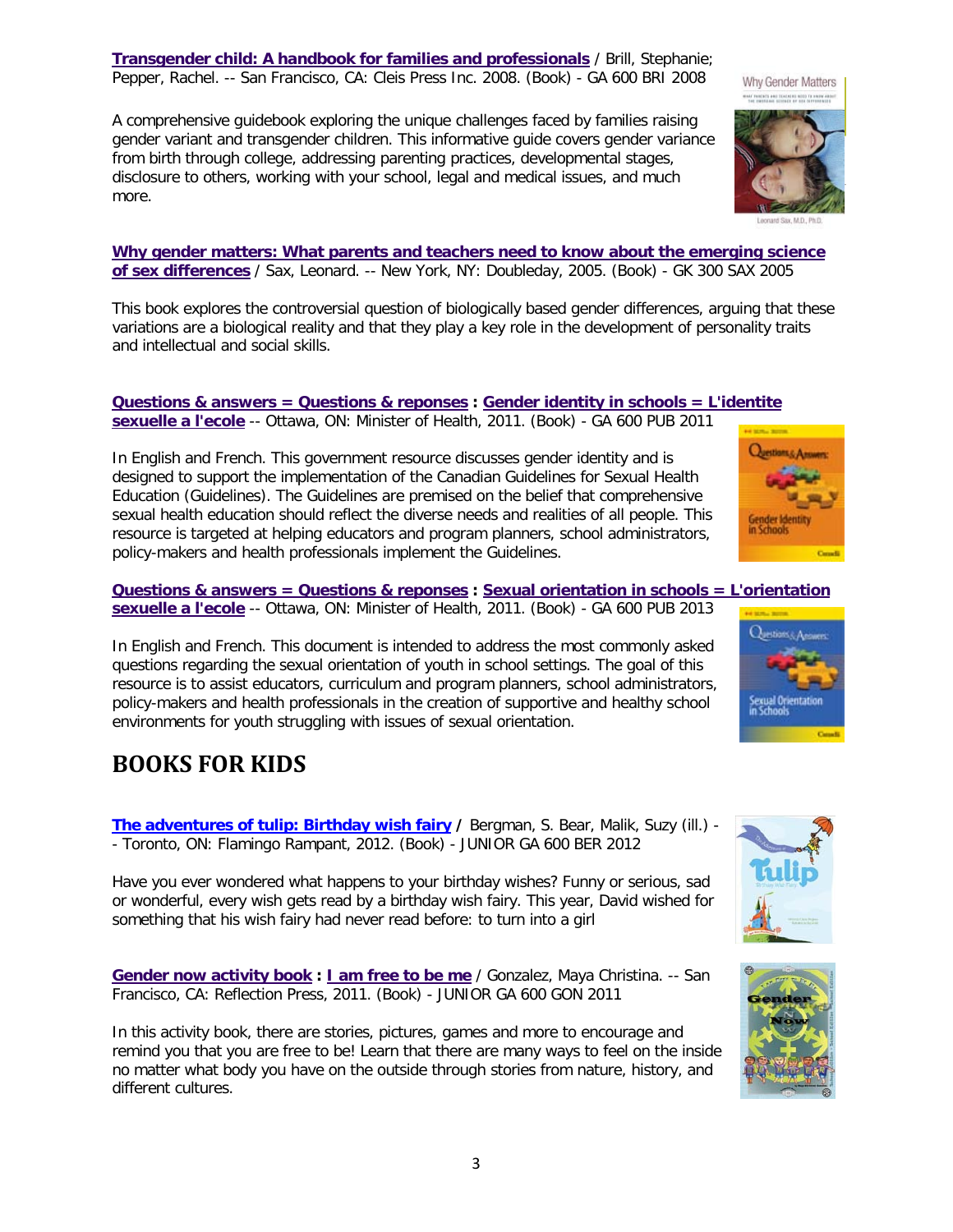**[When Kathy is Keith](http://library.cw.bc.ca/catalogue/11928/default.aspx)** / Wong, Wallace. -- [Bloomington, IN] Xlibris Corporation, 2011. (Book) - JUNIOR GA 600 WON 2011

Written by a clinical psychologist, this resource broaches the sensitive and often misunderstood issues that transgender children face. It follows the story of Kathy, a young girl who says she is a boy but no one takes her seriously.

**[Be who you are](http://library.cw.bc.ca/catalogue/12850/default.aspx)** / Carr, Jennifer; Rumback, Ben (ill.) -- Bloomington, IN: AuthorHouse, 2010. (Book) - JUNIOR GA 600 CAR 2010

Meet Nick, a child who despite being born in a boy's body has always felt like a girl inside. Follow a journey of self awareness as Nick expresses the need to live authentically for the first time. Nick's parents provide a supportive environment where Nick enjoys self expression without worry or judgment; however, everyday life outside of Nick's home can be far more challenging.

**[My princess boy](http://library.cw.bc.ca/catalogue/12866/default.aspx)** / Kilodavis, Cheryl; Desimone, Suzanne (illustration) -- Toronto, ON: Aladdin, 2010. (Book) - GA 600 KIL 2010

Dyson loves pink, sparkly things. Sometimes he wears dresses. Sometimes he wears jeans. He likes to wear his princess tiara, even when climbing trees. He's a Princess Boy. Inspired by the author's son, and by her own initial struggles to understand, this is a heart-warming book about unconditional love and one remarkable family. It is also a call for tolerance and an end to bullying and judgments. The world is a brighter place when we accept everyone for who they are.

**[10,000 dresses](http://library.cw.bc.ca/catalogue/12979/default.aspx)** / Ewert, Marcus; Ray, Rex (ill.) -- New York, NY: Seven Stories Press, 2008. (Book) - JUNIOR GA 600 EWE 2008

Every night, Bailey dreams about magical dresses: dresses made of crystals and rainbows, dresses made of flowers, dresses made of windows…Unfortunately, when Bailey's awake, no one wants to hear about these beautiful dreams. Quite the contrary: "You're a BOY!" Mother and Father tell Bailey. "You shouldn't be thinking about dresses at all." Then Bailey meets Laurel, an older girl who is touched and inspired by Bailey's imagination and courage. In friendship, the two of them begin making dresses together. And Bailey becomes the girl she always dreamed she'd be!

**[The boy in the dress](http://library.cw.bc.ca/catalogue/12834/default.aspx)** / Walliams, David; Blake, Quentin, illustrator. -- London: HarperCollins, 2008. (Book) – JUNIOR GA 600 WAL 2008

This children's story tells the story of a twelve-year-old boy who enjoys cross-dressing, and the reactions of his family and friends. It is aimed at readers aged eight to twelve.

**[Riding freedom](http://library.cw.bc.ca/catalogue/12856/default.aspx)** / Muñoz Ryan, Pam; Selznick, Brian (drawing) -- New York, NY: Scholastic Inc. 2007. (Book) - JUNIOR GA 600 MUN 2007

Charlotte Parkhurst, known as Charley, spent most of her life masquerading as a man. Raised in an orphanage where she is the only girl, she is prevented from being adopted by the staff, who put her to work in the kitchen. Her own predilection is to be with the horses and the elderly man who cares for them. Vern's tales of escaping slavery are the seeds of Charlotte's own desperate bid for freedom after her only other friend is adopted. Her knack with horses soon enables the disguised Charley to pursue her dream of driving a stagecoach. She does it so well that she is admired and sought after, and is offered the opportunity to earn a livelihood in the California gold fields. Many trials arise, including the loss of sight in her left eye, but throughout, Charlotte remembers her friends, works hard and persistently, and fulfills